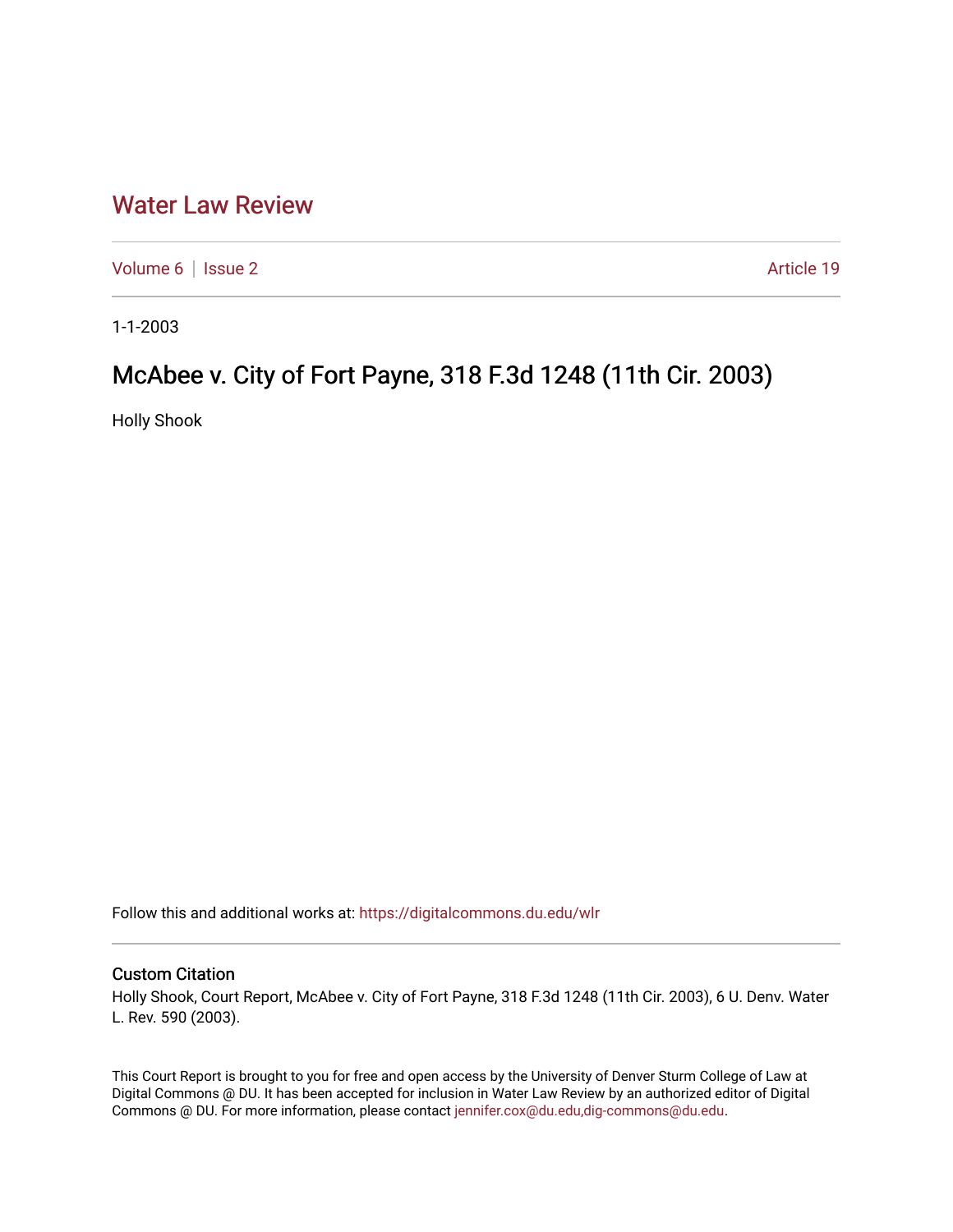pesticide drift, and also failed to sufficiently analyze potential mitigation measures.

*Jared Ellis*

### **ELEVENTH** CIRCUIT

McAbee **v.** City of Fort Payne, **318 F.3d** 1248 **(11th Cir. 2003)** (holding that the limitation on actions provision of the Clean Water Act may preclude a citizen suit only if the state laws under which the state is bringing or has brought the enforcement action contain public participation provisions that are roughly comparable to the analogous Clean Water Act provisions).

Kim McAbee commenced a citizen suit under the Clean Water Act ("CWA") against the City of Fort Payne, Alabama ("City") for violation of their state issued National Pollutant Discharge Elimination System Permit ("NPDES"). The United States District Court for the Northern District of Alabama denied the City's motion for summary judgment, holding that the public participation provisions of the Alabama Environmental Management Act and the Alabama Water Pollution Control Act were not comparable to the CWA provisions, and did not preclude McAbee from bringing a citizen suit. The United States Court of Appeals for the Eleventh Circuit affirmed the judgment of the district court, holding the statutes were not comparable as a matter of law.

McAbee alleged that the City violated its NPDES issued by the State of Alabama. At the time McAbee filed suit, the City was already operating under an enforcement order issued by the Alabama Department of Environmental Management for a number of previous permit violations. The final order provided for a monetary penalty to be assessed against the City and ordered the City to provide notice of the violations and penalties in the newspaper. The City's news article stated the name of the plant and the penalties imposed, but did not provide notice that citizens wishing to appeal the penalties and findings stated in the enforcement order had only fifteen days to raise such appeals.

The "Limitation on Actions" provision in the CWA precludes citizens from bringing citizen suits for CWA violations provided the state is diligently prosecuting an action or has issued a final order under state law comparable to the analogous CWA provisions. Therefore, the issue on appeal was whether the district court erred in holding that the Alabama statutes were not comparable to the CWA provisions. The court rejected the City's argument that the statutes need only be comparable as a whole, and held that each provision in the state law should be "roughly comparable" to the equivalent CWA provision. Applying the test of rough comparability, the appellate